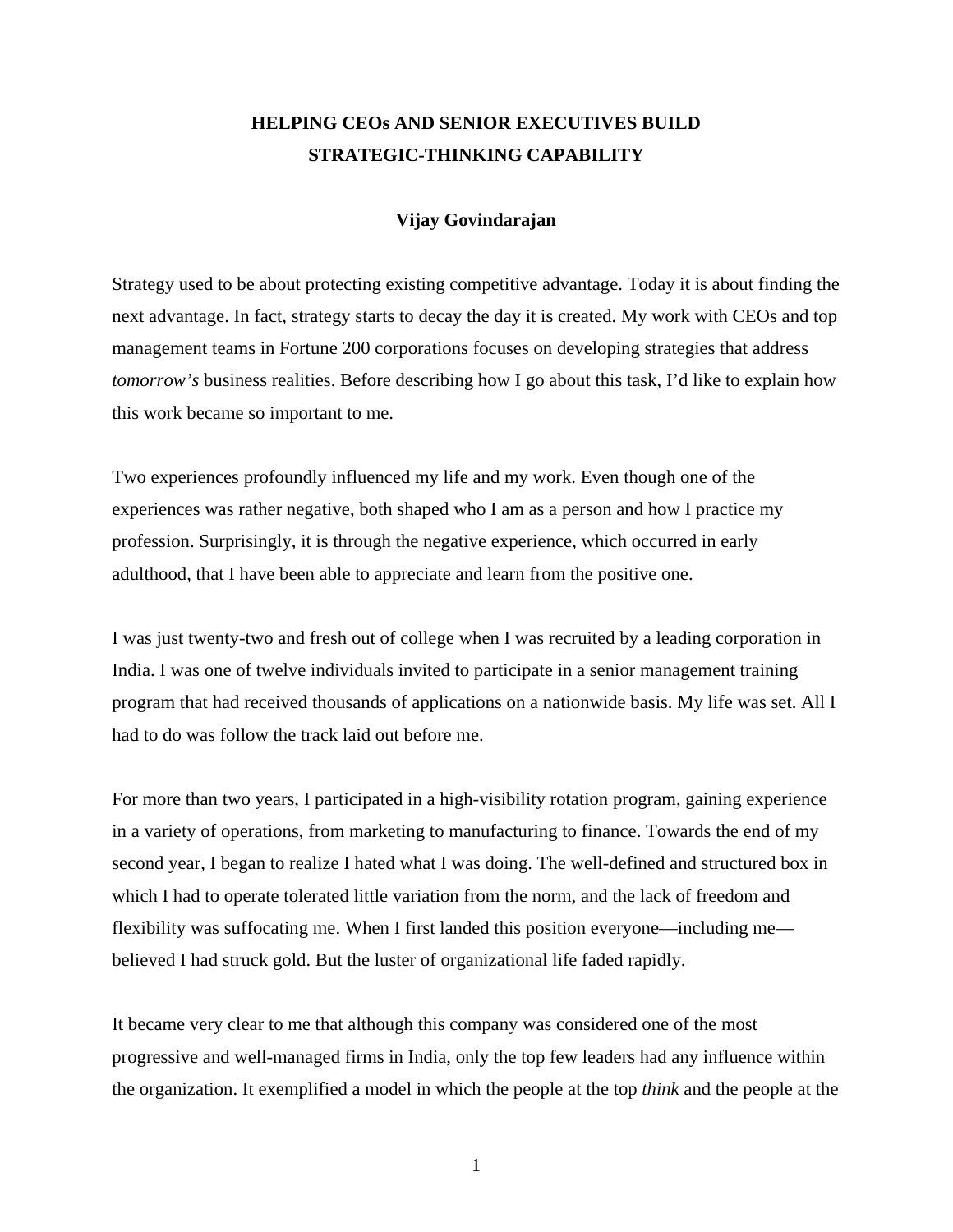middle and bottom *do*. There was no forum in which good ideas from the middle and bottom rungs could be heard or debated. The message clearly was, "You are not supposed to do a lot of thinking here." I did not feel my intellect was valued.

Concurrently, I observed people not much older than I, with PhDs from American universities, visit the organization and get instant access to senior managers who were willing to listen to their ideas.

I saw the professional life that I wanted—one that mixed the intellectual challenge of exploring new ideas with the influence to make them a reality. I resigned my job, even though my friends and family thought I was crazy to do so, and soon left India to pursue a doctoral degree in the U.S.

The positive experience that influenced me spanned the majority of my childhood and early adult years. I grew up in the small town of Annamalainagar in southern India. My grandfather was a very religious man, but more importantly, he was an intellectual. Before he moved to Annamalainagar, he was an advisor for the Maharajah of Mysore.

Every weekend early in the morning, my grandfather would leave our home to share ideas with an informal and ever-changing group of children. There was but one common denominator among these children: they were extremely poor and underprivileged. Sitting under a banyan tree in the center of town, my grandfather would spend hours coaching them—helping with schoolwork, planting seeds of inspiration, encouraging higher goals, and wanting them to succeed. Even though we were Brahmins belonging to the upper caste, my grandfather did not see his activities as being unusual. He believed in the good in all people and had a genuine respect for the individual.

At the time, I too didn't understand why he was giving so much of himself. As a child, I found his behavior an inconvenience because we couldn't eat lunch until he returned home! I didn't begin to appreciate the value of what he was doing until I was in my teens. Many of the children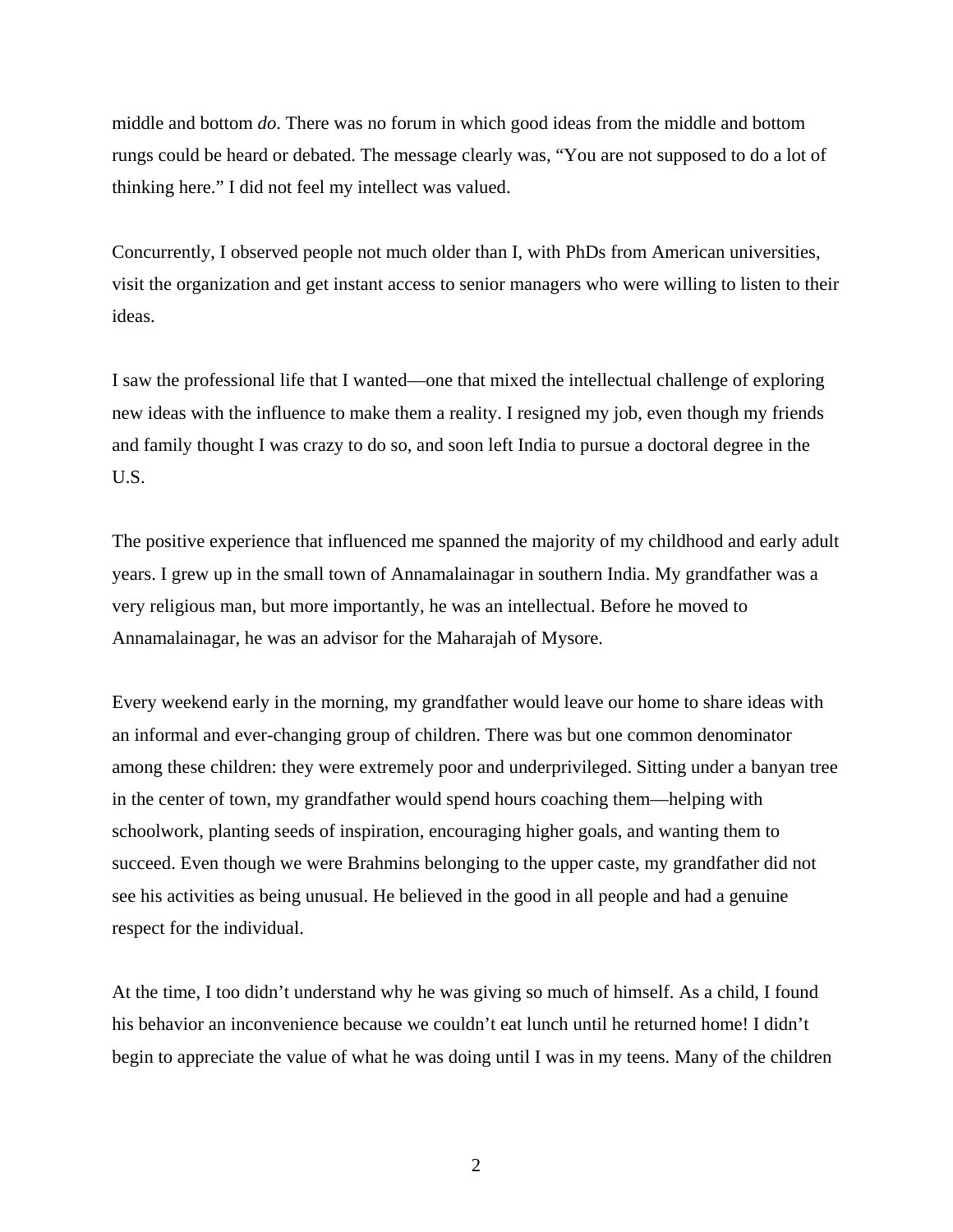he had inspired had grown to be successful in a variety of professions. They came home just to thank him.

As I grew older, my grandfather's work inspired me as well. Without his influence, I may not have had the courage and confidence I needed to leave the security and prestige of a top company to search for and fulfill my own ambitions.

My grandfather also shaped the way I work with corporations today. His mission in life was to make a positive difference in the lives of others. To ensure I have the greatest opportunity for positive impact, there are four questions I continually ask myself. First, am I passionate about what I am doing? I find that passion is contagious and is extremely powerful in influencing others. Second, am I learning— becoming different and growing intellectually? In retrospect, I know my grandfather learned as much from his young students as they learned from him, and that learning kept him motivated and fully engaged. Third, am I altering the aspirations of others, helping them to set their sights higher than they previously envisioned? I believe aspirations provide a guide-wire for our goals. The higher the goals, the higher are the subsequent accomplishments. And, finally, I ask, do I respect the corporations and executives I work with? Genuine respect is a crucial source of influence, a concept my grandfather understood. Fortunately, I have had the opportunity to work with an exceptional group of senior executives from world class companies. They are intelligent and capable people who know their industries, their companies, and their businesses better than I do. My role is to ask the right questions, to challenge and provoke their thinking.

Executives are stretched by overwhelming day-to-day demands, operating in highly complex and fast-changing environments. Sometimes as an outsider, removed from the rigors of short-term pressures, I am able to make sense of the complexity and to question the conventional wisdom and company orthodoxy that block creative thinking. As an outside expert, I come from the point of view that executives have much to contribute and, as a result, I probe deeper as I question and explore ideas with them. Through this approach, everybody learns and grows.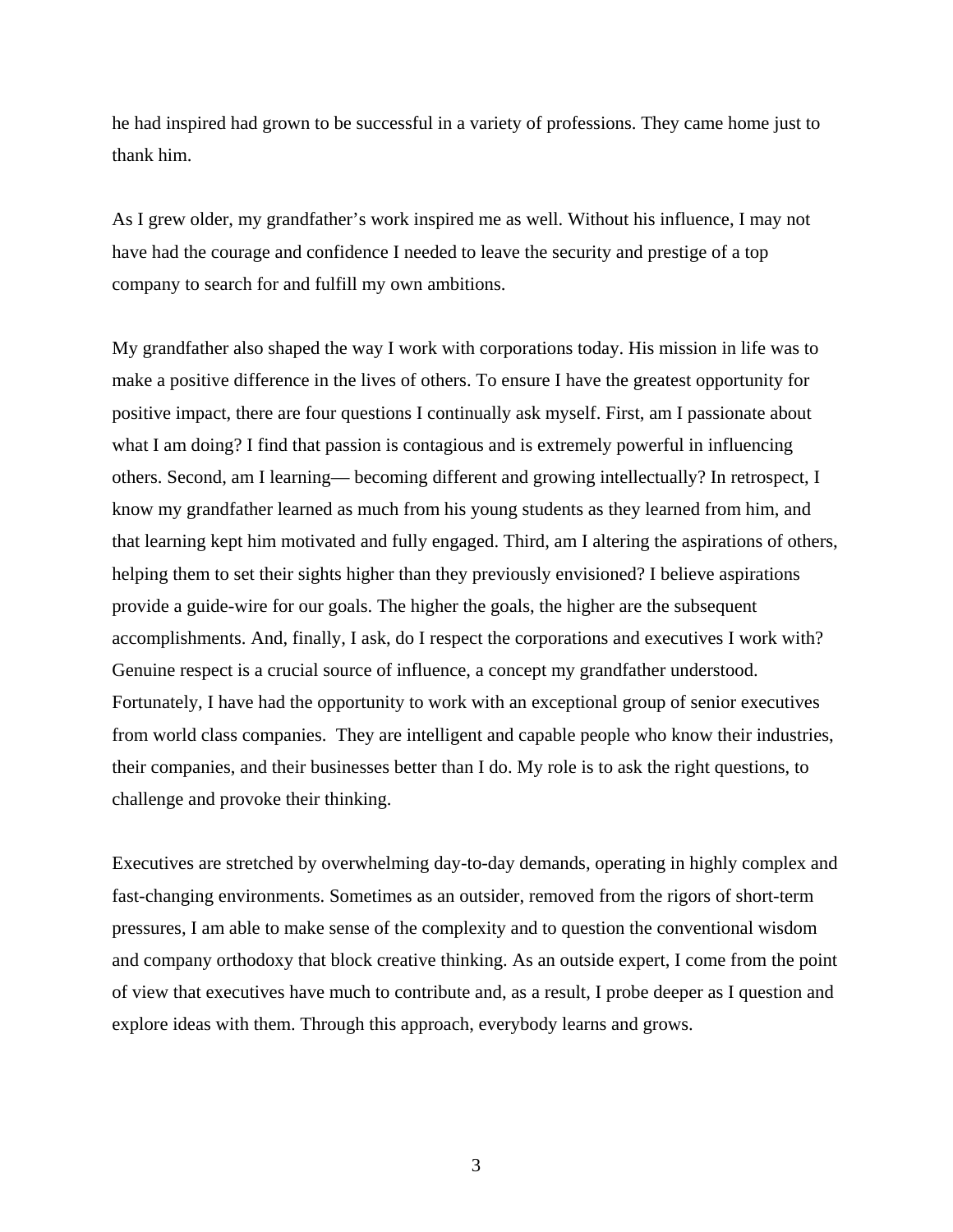Once I am in a position where I am likely to have a positive impact, I operate with one simple rule and one overarching objective. The rule is that I must always remain humble. I cannot solve CEOs' problems. I don't know their businesses like they do. There's no way I can tell them what their strategies should be. I can inform them about the best thinking on strategy today and provide them with frameworks they can use to ask the right questions. I can facilitate an open and candid conversation. I can push and prod. I can help CEOs diagnose their own issues and discover their own solutions. In the end, my job is to provide them with strategic-thinking capability.

Humility is important because strategy issues are far too complex for any one person to solve. The intellect of the entire management team must be put to work. Unfortunately, it can be very difficult for the senior executive team to talk candidly without facilitation. When two people disagree, my role is to try to clarify differences and resolve tensions creatively.

Senior executive teams, in turn, need to engage the entire organization in the strategy making process. The role of senior executives is to recognize that every employee from top to bottom has strengths, capabilities, and ideas for growth, listen and interpret what each employee is saying, and pull the individual ideas together to create a coherent company strategy (break the "top thinks, middle and bottom does" paradigm).

While sticking to the rule of humility, I seek to achieve the following objective: to expand the strategic timeframe, with full recognition of the potential nonlinear changes that could destabilize an industry.

#### **Strategy as Transformation**

Senior executives need simple, but very powerful frameworks that help them to think strategically, and to align people in the organization through the use of a common strategic language. The three box thinking, I discuss below, is an example of a framework that I use to facilitate strategic thinking and alignment.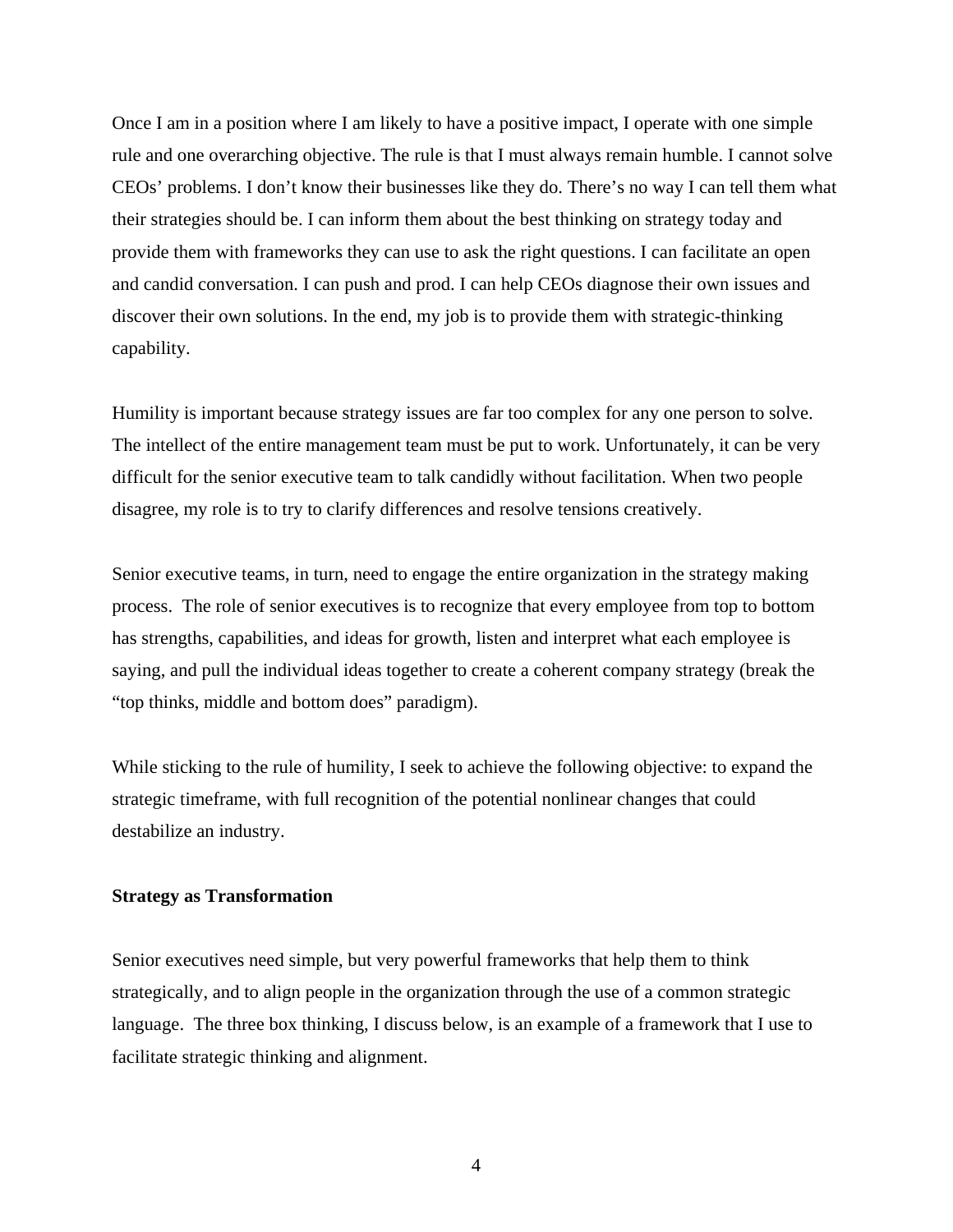Actions companies take belong in one of three boxes: Box 1 -- manage the present; Box 2 - selectively abandon the past; and Box 3 -- create the future. Box 1 is about improving current businesses. Box 2 and Box 3 are about breakout performance and growth (Exhibit 1).

Many organizations restrict their strategic thinking to Box 1. This tendency has been particularly acute in the past two to three years, as most leaders have emphasized reducing costs and improving margins in their current businesses.

But strategy cannot be just about what an organization needs to do to secure profits for the next year. Strategy must encompass Box 2 and Box 3. It must be about what a company needs to do to sustain leadership for the next *ten* years. In fact, the central task of an organization's leaders is to balance managing the present with creating the future. Examples of successful Box 2 and Box 3 initiatives include: Dell's direct model in the PC industry, Wal-Mart's transformation of the discount retailing industry, Apple's introduction of iPod, and Southwest Airlines' revolution in the airline industry.

Organizations that operate within a short timeframe base their actions on the assumption that their industry is stable and static. But it takes years for large organizations to change directions. If you take this into account, change is rapid and nonlinear. For instance, nanotechnology and genetic engineering are revolutionizing the pharmaceutical and semiconductor industries. Globalization is opening doors to emerging economies, such as India and China, and billions of customers with vast unmet needs. Once-distinct industries, such as mass-media entertainment, telephony, and computing, are converging. Rapidly escalating concerns about security and the environment are creating unforeseen markets. And other, more subtle changes are important as well, such as the trend toward more empowered customers, the aging population in the developed world, and the rising middle class in the developing world.

As a result of these forces, companies find their strategies need almost constant reinvention because the old assumptions are no longer valid, or the previous strategy has been imitated and commoditized by competitors, or changes in the industry environment offer unanticipated opportunities. The only way to stay ahead is to innovate.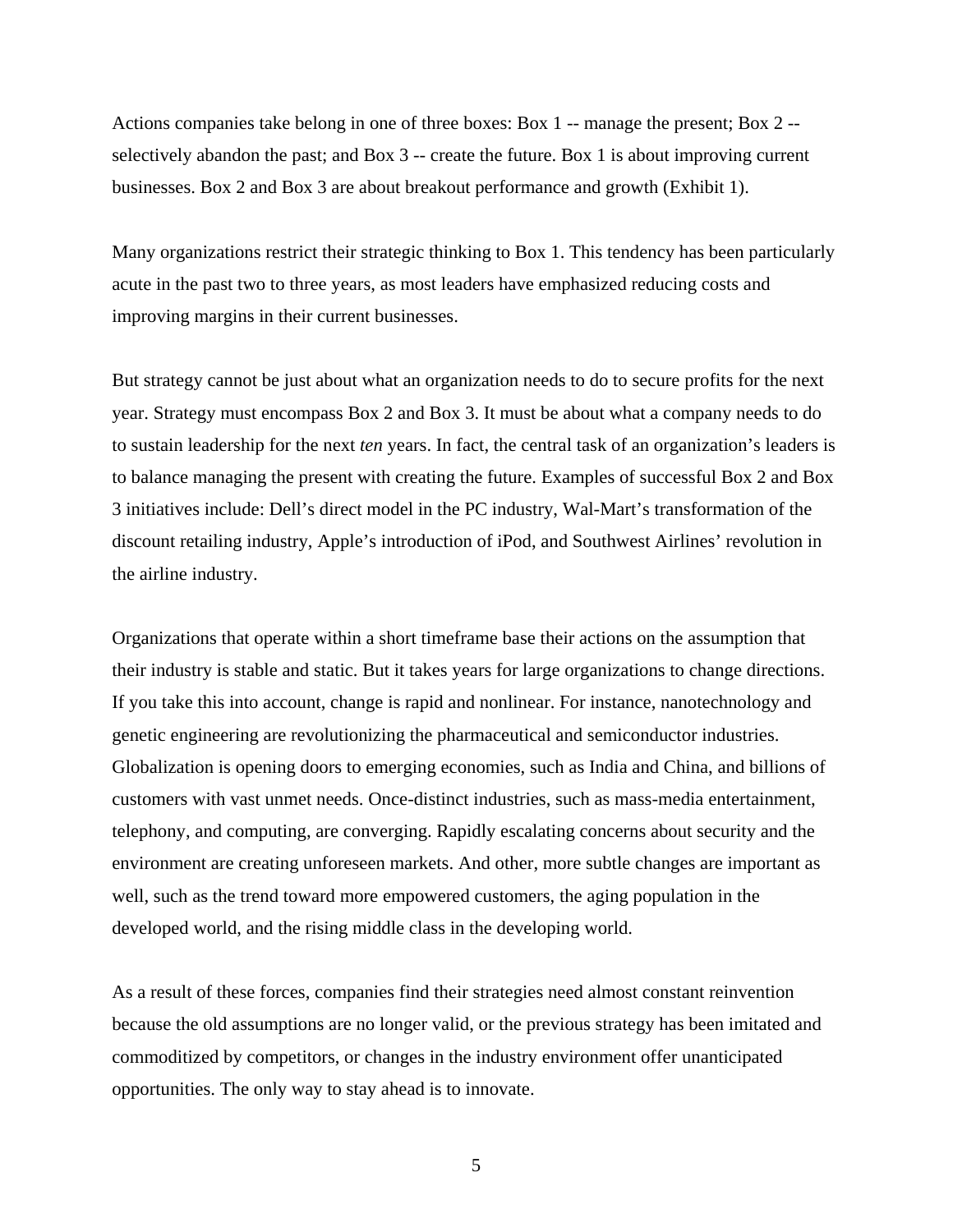Part of the job of executives is to make money with the current strategy. That is the challenge in Box 1. Part of their job is to make up for the decay and commoditization of strategy. That is the challenge in Box 2 and Box 3. Too many companies ignore these two boxes until it is too late.

An effective illustration of nonlinear change is the history of the high-jump event at the Olympics (Exhibit 2). There have been four distinct "business models" in the high jump. Each enabled athletes to achieve breakout performance.

Early on, the "scissors" style dominated; it was much like hurdling. As all high jumpers were using the scissors approach, the name of the game was being the best at scissors. The high jumpers were operating in Box 1. If they were businesspeople, they would have been competing on cost, market share, and margins.

One day, someone changed the rules of the game by inventing the "western roll." (High jumpers launched and landed on the same foot and kept their backs to the bar.) The western roll was the style for twenty-five years until someone changed the rules again, introducing the "eastern roll," a.k.a. the "straddle." (Now high jumpers launched and landed on opposite feet and faced the bar.) Then, in the 1968 Olympics, former gymnast Dick Fosbury broke the Olympic record by three inches, creating a third discontinuous change. (The "Fosbury flop" involved a straight approach, jumping with both feet and twisting the body 180 degrees, like a gymnast, looking away from the bar.)

These nonlinear shifts exemplify Box 3 thinking. Each transformed the high-jump "industry." In each case, the inventive high jumpers were not just managing the present, they were creating the future.

Because the future is uncertain, executives cannot predict it. They can only prepare to address its challenges and capture its opportunities. Some of the key questions executives need to address in this context are: How do we identify the non-linear shifts and market discontinuities (e.g., fundamental shifts in technology, customers, competitors, lifestyle/demographics, globalization,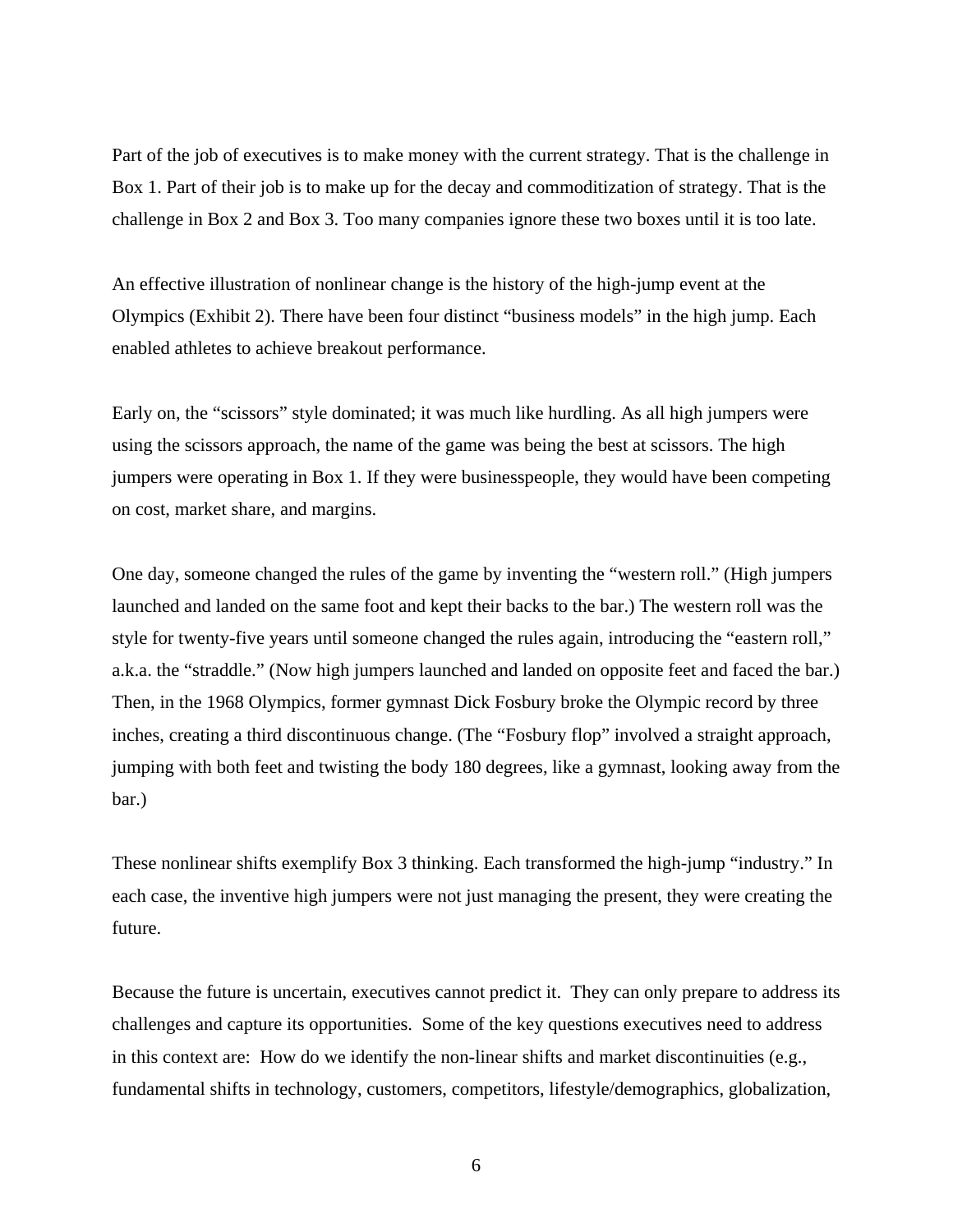regulations, etc.) that could transform our industry? How do we analyze the opportunities and risks, as a result of our understanding of market discontinuities? How can we create new growth platforms with a view to exploit the market discontinuities? What are our core competencies and how can we leverage them in the growth platforms? What new competencies do we need? How do we build or acquire them? How do we allocate resources to support growth? What kind of organizational DNA must we have in order to anticipate and respond to changes on a continual basis?

My fervent hope is to help companies transform their industries and reinvent their strategies, just as my grandfather transformed the lives of the children with whom he loved to work.

Vijay Govindarajan is the Earl C. Daum 1924 Professor of International Business and Director of the William F. Achtmeyer Center for Global Leadership at the Tuck School of Business at Dartmouth College. He works with CEOs and top management teams of global Fortune 200 corporations to discuss, challenge, and escalate their thinking about strategy. He has been rated by *BusinessWee*k, *Forbes, Across the Board, and The London Times* as a top thought leader in Strategy. His *latest book is Ten Rules For Strategic Innovators—From Idea To Execution* (with Chris Trimble), published by Harvard Business School Press. For additional information about Govindarajan and his work with the Center for Global Leadership, visit the following websites: www.vg-tuck.com and www.tuck.dartmouth.edu/cgl.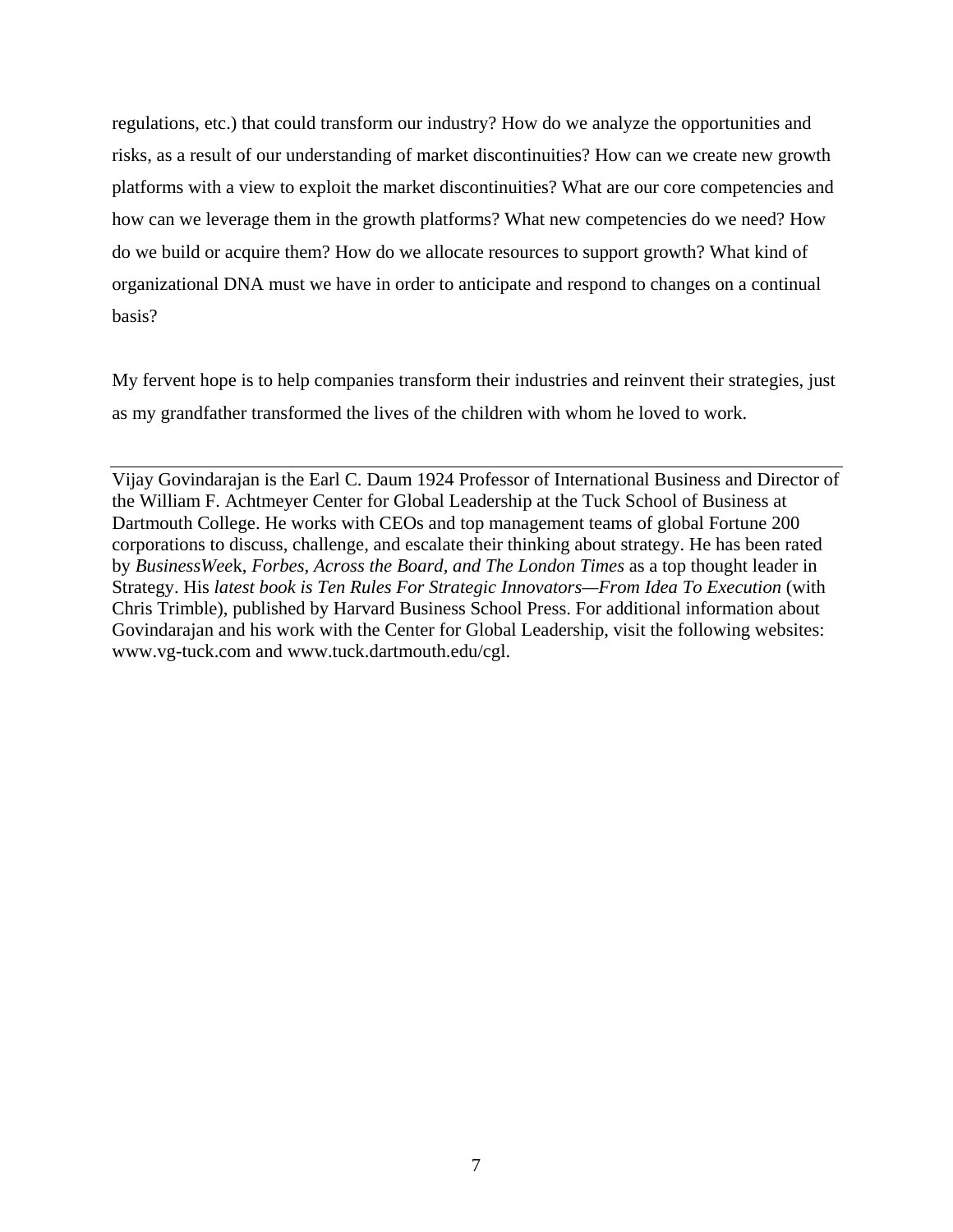## **Exhibit 1**

### **Strategic Balance**